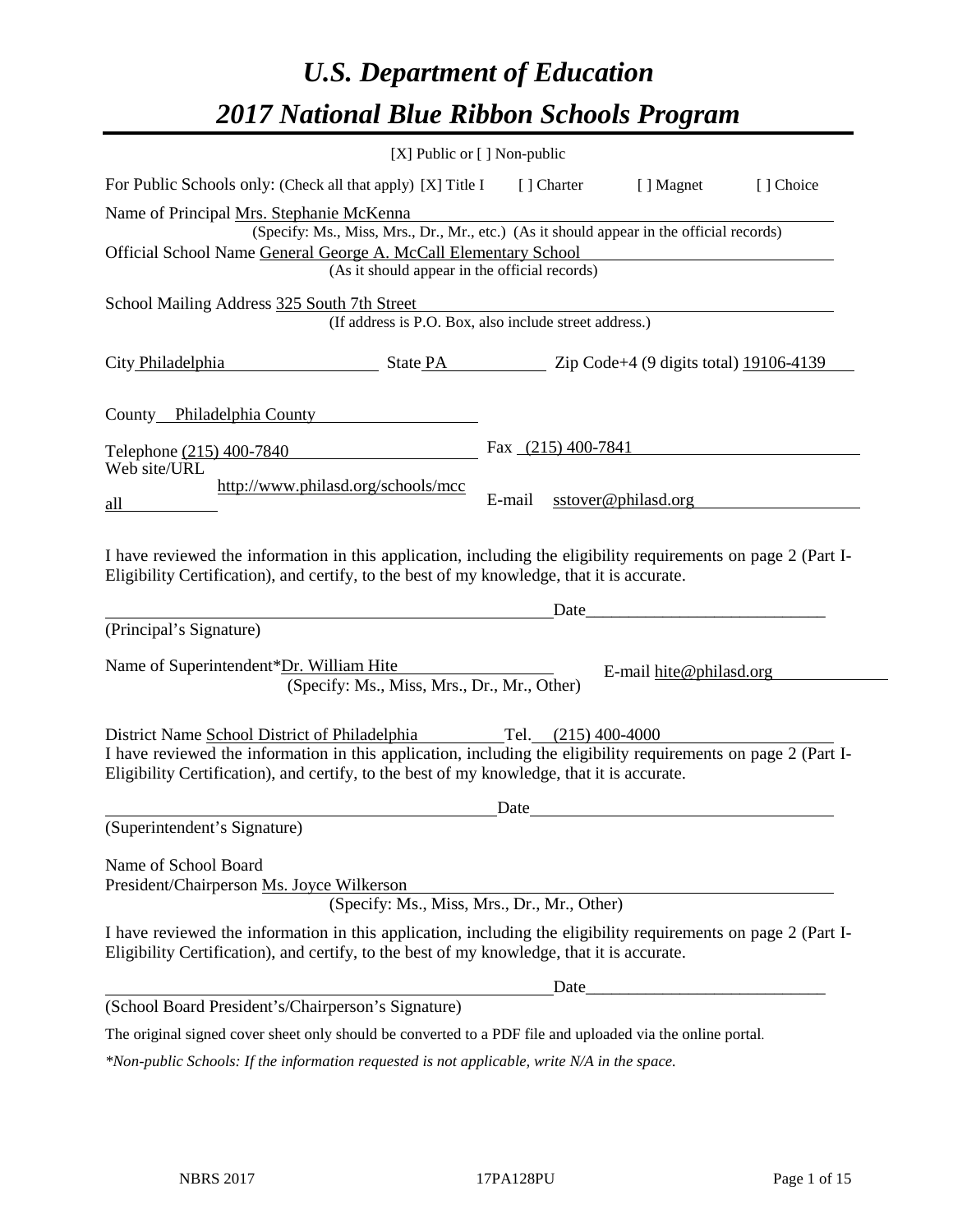The signatures on the first page of this application (cover page) certify that each of the statements below, concerning the school's eligibility and compliance with U.S. Department of Education and National Blue Ribbon Schools requirements, are true and correct.

- 1. The school configuration includes one or more of grades K-12. (Schools on the same campus with one principal, even a K-12 school, must apply as an entire school.)
- 2. All nominated public schools must meet the state's performance targets in reading (or English language arts) and mathematics and other academic indicators (i.e., attendance rate and graduation rate), for the all students group and all subgroups, including having participation rates of at least 95 percent using the most recent accountability results available for nomination.
- 3. To meet final eligibility, all nominated public schools must be certified by states prior to September 2017 in order to meet all eligibility requirements. Any status appeals must be resolved at least two weeks before the awards ceremony for the school to receive the award.
- 4. If the school includes grades 7 or higher, the school must have foreign language as a part of its curriculum.
- 5. The school has been in existence for five full years, that is, from at least September 2011 and each tested grade must have been part of the school for the past three years.
- 6. The nominated school has not received the National Blue Ribbon Schools award in the past five years: 2012, 2013, 2014, 2015, or 2016.
- 7. The nominated school has no history of testing irregularities, nor have charges of irregularities been brought against the school at the time of nomination. The U.S. Department of Education reserves the right to disqualify a school's application and/or rescind a school's award if irregularities are later discovered and proven by the state.
- 8. The nominated school has not been identified by the state as "persistently dangerous" within the last two years.
- 9. The nominated school or district is not refusing Office of Civil Rights (OCR) access to information necessary to investigate a civil rights complaint or to conduct a district-wide compliance review.
- 10. The OCR has not issued a violation letter of findings to the school district concluding that the nominated school or the district as a whole has violated one or more of the civil rights statutes. A violation letter of findings will not be considered outstanding if OCR has accepted a corrective action plan from the district to remedy the violation.
- 11. The U.S. Department of Justice does not have a pending suit alleging that the nominated school or the school district as a whole has violated one or more of the civil rights statutes or the Constitution's equal protection clause.
- 12. There are no findings of violations of the Individuals with Disabilities Education Act in a U.S. Department of Education monitoring report that apply to the school or school district in question; or if there are such findings, the state or district has corrected, or agreed to correct, the findings.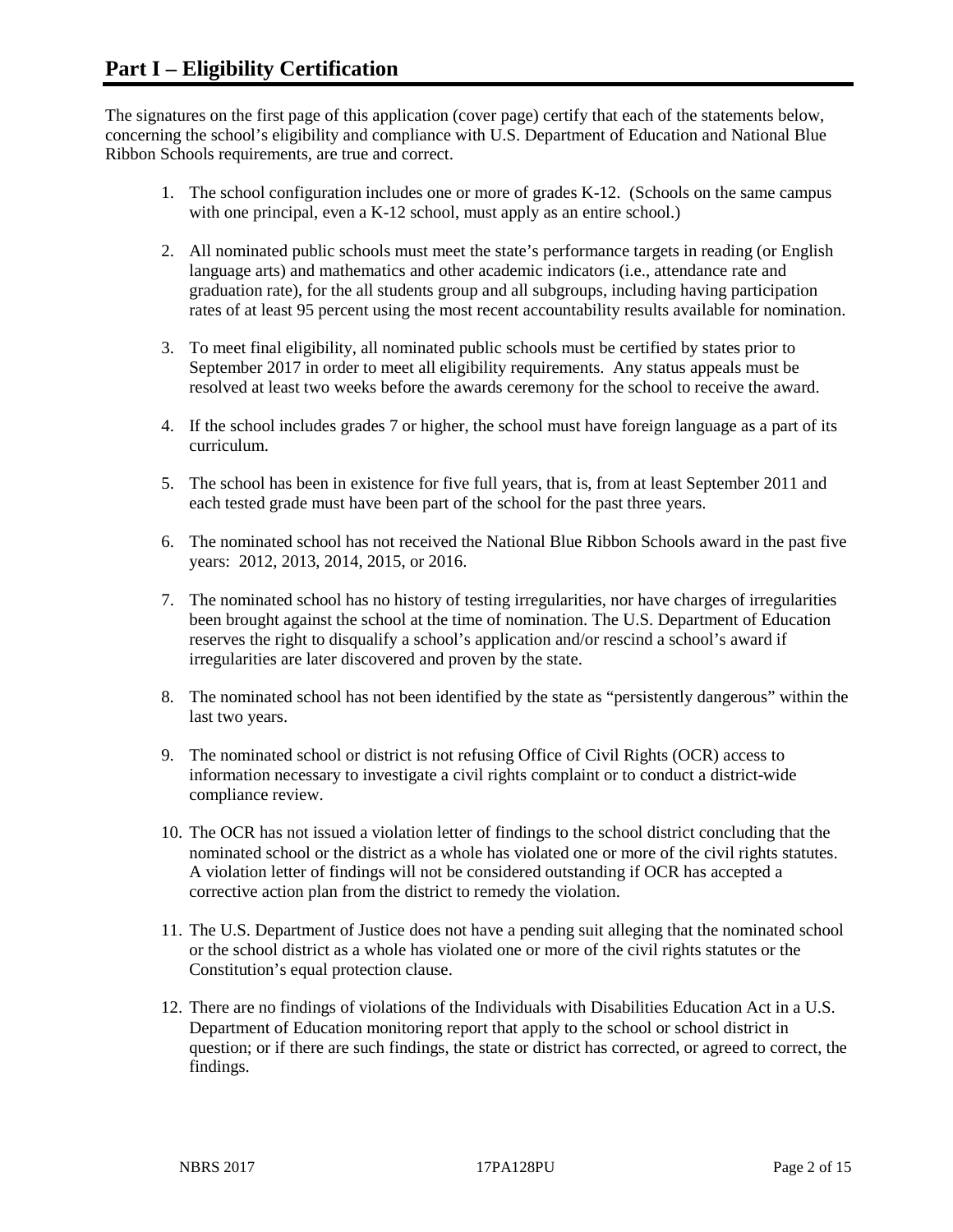# **PART II - DEMOGRAPHIC DATA**

#### **Data should be provided for the most recent school year (2016-2017) unless otherwise stated.**

#### **DISTRICT**

1. Number of schools in the district  $150$  Elementary schools (includes K-8) (per district designation): 15 Middle/Junior high schools 55 High schools 0 K-12 schools

220 TOTAL

**SCHOOL** (To be completed by all schools)

2. Category that best describes the area where the school is located:

[X] Urban or large central city [ ] Suburban with characteristics typical of an urban area

- [ ] Suburban
- [ ] Small city or town in a rural area
- [ ] Rural
- 3. Number of students as of October 1, 2016 enrolled at each grade level or its equivalent in applying school:

| Grade                           | # of         | # of Females | <b>Grade Total</b> |
|---------------------------------|--------------|--------------|--------------------|
|                                 | <b>Males</b> |              |                    |
| <b>PreK</b>                     | 0            | 0            | 0                  |
| K                               | 48           | 42           | 90                 |
| 1                               | 53           | 43           | 96                 |
| $\overline{2}$                  | 39           | 57           | 96                 |
| 3                               | 49           | 41           | 90                 |
| 4                               | 33           | 53           | 86                 |
| 5                               | 30           | 34           | 64                 |
| 6                               | 36           | 30           | 66                 |
| 7                               | 32           | 27           | 59                 |
| 8                               | 30           | 38           | 68                 |
| 9                               | 0            | 0            | $\Omega$           |
| 10                              | 0            | 0            | 0                  |
| 11                              | 0            | 0            | 0                  |
| 12 or higher                    | 0            | 0            | $\theta$           |
| <b>Total</b><br><b>Students</b> | 350          | 365          | 715                |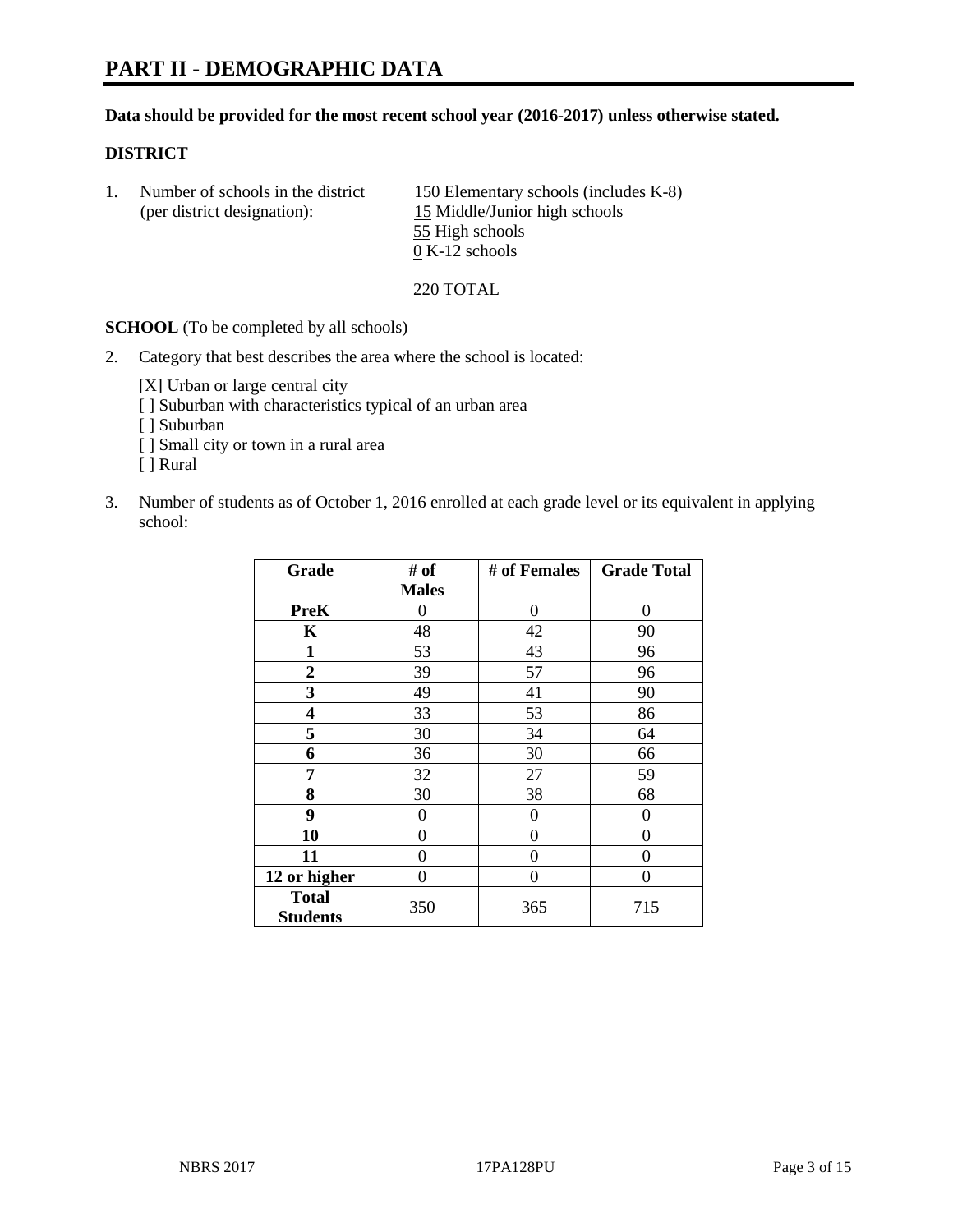the school: 56 % Asian

4. Racial/ethnic composition of  $\qquad \qquad \underline{0}$  % American Indian or Alaska Native 13 % Black or African American 4 % Hispanic or Latino 0 % Native Hawaiian or Other Pacific Islander 19 % White 8 % Two or more races **100 % Total**

(Only these seven standard categories should be used to report the racial/ethnic composition of your school. The Final Guidance on Maintaining, Collecting, and Reporting Racial and Ethnic Data to the U.S. Department of Education published in the October 19, 2007 *Federal Register* provides definitions for each of the seven categories.)

5. Student turnover, or mobility rate, during the 2015 – 2016 school year: 11%

This rate should be calculated using the grid below. The answer to (6) is the mobility rate.

| <b>Steps For Determining Mobility Rate</b>    | Answer |
|-----------------------------------------------|--------|
| (1) Number of students who transferred to     |        |
| the school after October 1, 2015 until the    | 43     |
| end of the 2015-2016 school year              |        |
| (2) Number of students who transferred        |        |
| from the school after October 1, 2015 until   | 39     |
| the end of the 2015-2016 school year          |        |
| (3) Total of all transferred students [sum of | 82     |
| rows $(1)$ and $(2)$ ]                        |        |
| (4) Total number of students in the school as | 715    |
| of October 1, 2015                            |        |
| $(5)$ Total transferred students in row $(3)$ |        |
| divided by total students in row (4)          | 0.115  |
| $(6)$ Amount in row $(5)$ multiplied by 100   |        |

6. English Language Learners (ELL) in the school:  $20\%$ 

143 Total number ELL

Specify each non-English language represented in the school (separate languages by commas): Arabic, Chinese- Mandarin, Chinese- Cantonese, Chinese- Minnan Fukinese, Creoles and Pidgins, French, Hebrew, Indonesian, Persian-Farsi, Spanish, Tagalog, Turkish, Vietnamese

| Students eligible for free/reduced-priced meals: | 100 %      |
|--------------------------------------------------|------------|
| Total number students who qualify:               | <u>715</u> |

8. Students receiving special education services:  $\frac{7}{8}$ 53 Total number of students served

Indicate below the number of students with disabilities according to conditions designated in the Individuals with Disabilities Education Act. Do not add additional conditions. It is possible that students may be classified in more than one condition.

| 10 Autism                             | 0 Orthopedic Impairment                   |
|---------------------------------------|-------------------------------------------|
| 0 Deafness                            | 6 Other Health Impaired                   |
| 0 Deaf-Blindness                      | 17 Specific Learning Disability           |
| 5 Emotional Disturbance               | 14 Speech or Language Impairment          |
| 1 Hearing Impairment                  | 0 Traumatic Brain Injury                  |
| 0 Mental Retardation                  | $Q$ Visual Impairment Including Blindness |
| $\underline{0}$ Multiple Disabilities | <b>0</b> Developmentally Delayed          |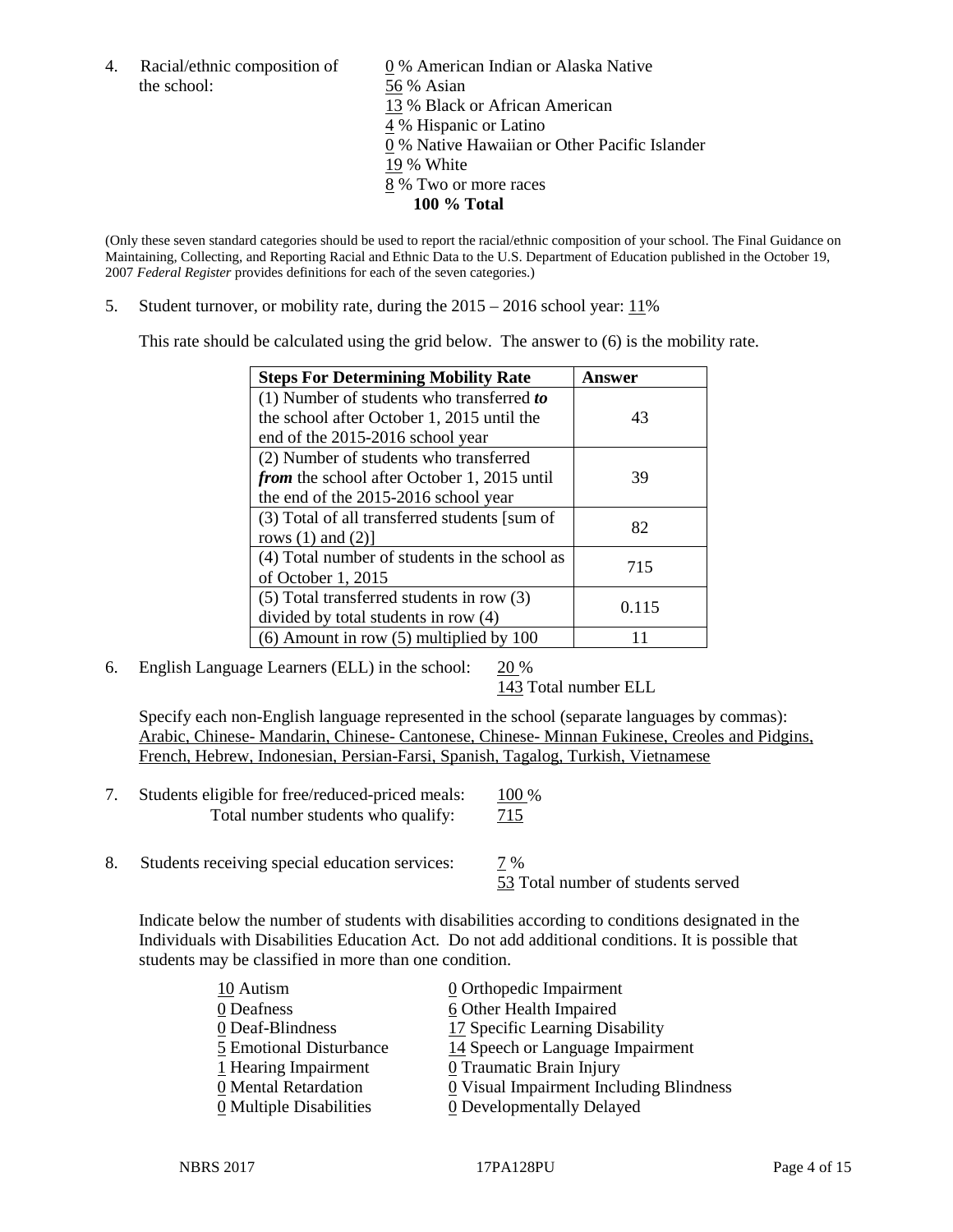- 9. Number of years the principal has been in her/his position at this school:  $1$
- 10. Use Full-Time Equivalents (FTEs), rounded to nearest whole numeral, to indicate the number of school staff in each of the categories below:

|                                        | <b>Number of Staff</b> |
|----------------------------------------|------------------------|
| Administrators                         |                        |
| Classroom teachers including those     |                        |
| teaching high school specialty         | 29                     |
| subjects                               |                        |
| Resource teachers/specialists/coaches  |                        |
| e.g., reading, math, science, special  | 11                     |
| education, enrichment, technology,     |                        |
| art, music, physical education, etc.   |                        |
| Paraprofessionals under the            |                        |
| supervision of a licensed professional | 4                      |
| supporting single, group, or classroom |                        |
| students.                              |                        |
| Student support personnel              |                        |
| e.g., guidance counselors, behavior    |                        |
| interventionists, mental/physical      |                        |
| health service providers,              | 15                     |
| psychologists, family engagement       |                        |
| liaisons, career/college attainment    |                        |
| coaches, etc.                          |                        |

- 11. Average student-classroom teacher ratio, that is, the number of students in the school divided by the FTE of classroom teachers, e.g., 22:1 251:1
- 12. Show daily student attendance rates. Only high schools need to supply yearly graduation rates.

| <b>Required Information</b> | 2015-2016 | 2014-2015 | 2013-2014 | 2012-2013 |     |
|-----------------------------|-----------|-----------|-----------|-----------|-----|
| Daily student attendance    | า7%       | 97%       | 97%       | 96%       | 97% |
| High school graduation rate | 0%        | 0%        | 0%        | 9%        | 0%  |

#### 13. **For high schools only, that is, schools ending in grade 12 or higher.**

Show percentages to indicate the post-secondary status of students who graduated in Spring 2016.

| <b>Post-Secondary Status</b>                  |    |
|-----------------------------------------------|----|
| Graduating class size                         |    |
| Enrolled in a 4-year college or university    | 0% |
| Enrolled in a community college               | 0% |
| Enrolled in career/technical training program | 0% |
| Found employment                              | 0% |
| Joined the military or other public service   | 0% |
| )ther                                         |    |

14. Indicate whether your school has previously received a National Blue Ribbon Schools award.  $Yes$  No  $X$ 

If yes, select the year in which your school received the award.

15. In a couple of sentences, provide the school's mission or vision statement.

Providing all students with the academic, technological  $\&$  social skills needed to be productive  $\&$ contributing citizens in our society.

16. **For public schools only**, if the school is a magnet, charter, or choice school, explain how students are chosen to attend.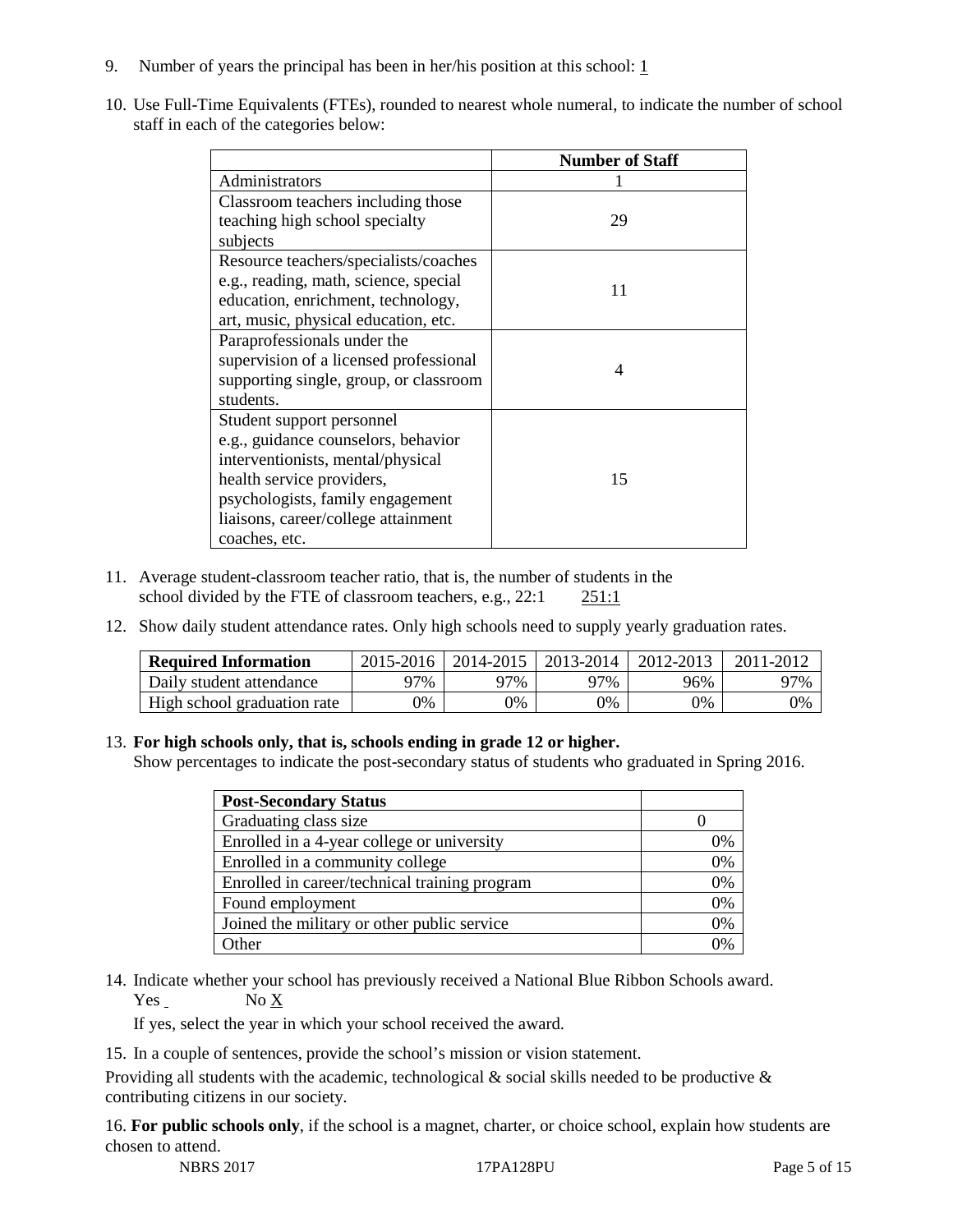# **PART III – SUMMARY**

The General George A. McCall School is located in the heart of the Society Hill neighborhood of Center City Philadelphia. McCall touts one of the most diverse and highest performing student bodies in Philadelphia. Its 715+ students are comprised of 78 percent ethnic minorities and includes Chinatown's new immigrants, young professional families moving back into the city, as well youth who live with their families in Philadelphia's homeless shelters. McCall has been able to show success even when compared to special admission schools who serve only students that have been selected for admission.

McCall opened its doors in 1911. In addition to being a primary elementary school, it also served as a continuation school focusing on teaching trade skills for children up to the age of 16. It emphasized six hours of academics for every two hours spent in the trade shop. During the Great Depression McCall offered "Opportunity Classes" for men between the ages of 16-21. These classes were to make the students more appealing as job applicants and included subjects in bookkeeping, typing, and cost accounting.

In the 1950s, McCall served as a center for students who needed to learn English as a second language; this program was the first in the country. In 1953, there were over 200 children in the English to Speakers of Other Languages (ESOL) program from over 20 countries. The school was referred to as a mini United Nations and had welcome signs from 14 different languages. In 1965, a major addition was built, including an auditorium and gymnasium. McCall has always had a diverse student community with children from many different socioeconomic backgrounds and multicultural influences.

The school now proudly welcomes all children, drawing from one of the most diverse and multicultural catchments in Philadelphia. Currently, McCall is one of the most highly regarded kindergarten through 8th grade public schools in the City, ranked #1 out of 138 city-wide K-8 schools on the School District of Philadelphia School Progress Report. McCall's educational mission is to provide all students with the academic, technological and social skills needed to be productive and contributing citizens in our society.

In respecting the community's diverse multicultural population, the school celebrates specific traditions including Chinese New Year, Black History Month, the Silk Road Project, Women's Career Day and Thanksgiving potluck gatherings. One of the challenges that McCall faces is its large number of students with limited English proficiency. The ESOL program teaches English and supports content area learning. It also promotes cultural understanding and provides outreach to parents and community. The purpose of the program is to facilitate student achievement of English proficiency in listening, speaking, reading and writing and the State academic standards. Our Special Education department also works to address the needs of individual students by providing scaffolding to support instruction in grade level content as well as targeted lessons on each student's level in order to close the achievement gap. McCall also hosts an Autistic Support teacher who works directly with autistic children in the regular education classroom to support their integration into the least restrictive environment.

The School District of Philadelphia has faced some difficult financial circumstances in the last 10 years. Despite massive cutbacks in funding, McCall has been able to maintain a full time librarian, bilingual counselor, and nurse to support our community.

The McCall Home & School Association exists to support the teachers and administration and acts as a liaison between parents and teachers of the McCall. Their aim is to improve their children's learning facilities, resources and community relationships through open communication and support from both the parents and community. The Home & School Association raises funds to improve school resources; such as funding for improvements to the physical campus, new books and supports to the cyber-library, and extracurricular activities such as field trips, social activities and programming. The Home & School Association consistently helps fill in the funding gaps to ensure that the students and teachers receive what they need to succeed.

Despite these challenges, McCall has made significant strides in closing the achievement gap. While there is still plenty of work to be done, McCall was able to help the lowest performing students make progress in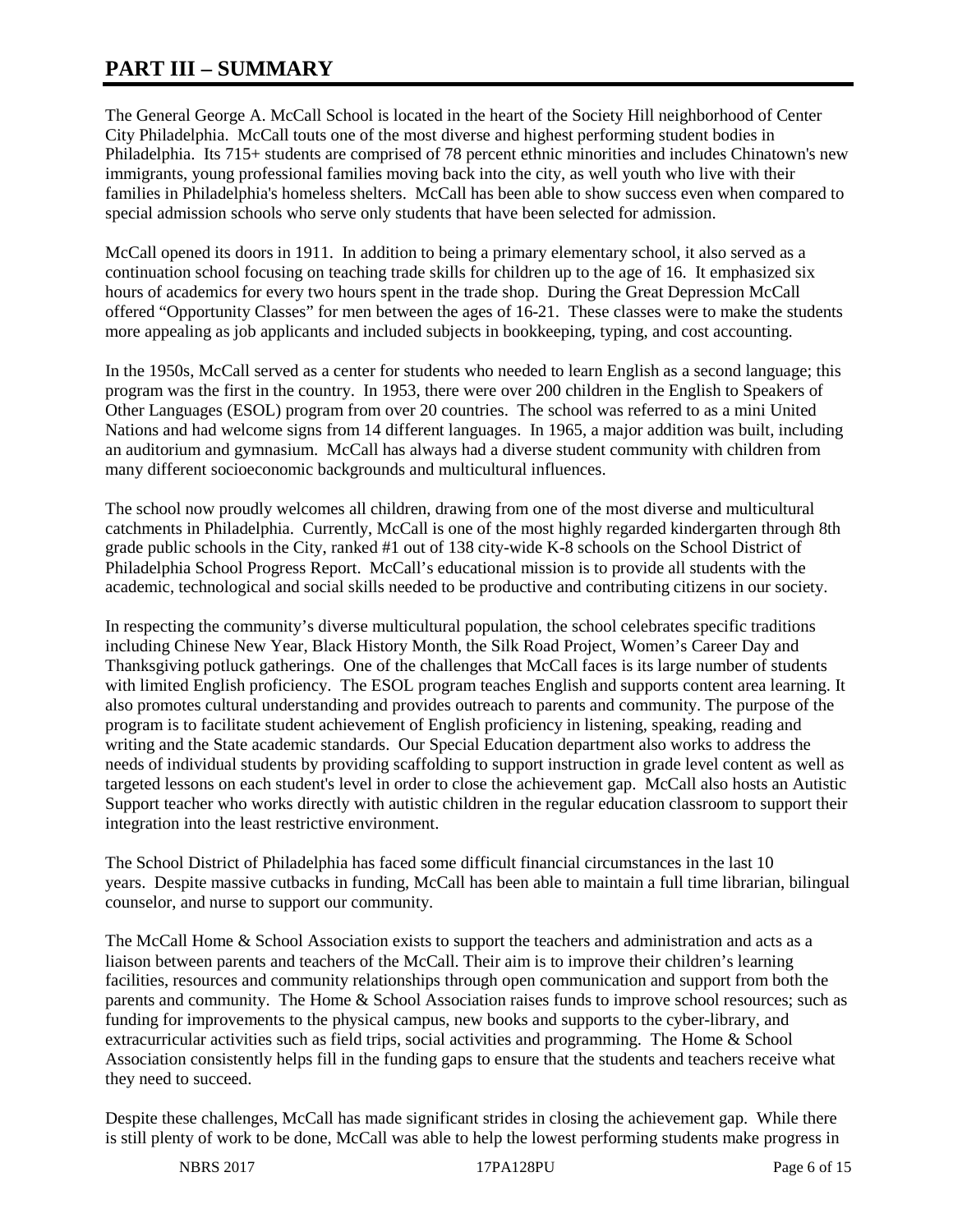improving their scores on standardized tests in recent years. McCall's support of its lowest achievers works towards its mission of helping all students.

McCall's location in the heart of historic Philadelphia enables our students to have the ability to expand their learning out of the classroom and into notable sites and many museums within our neighborhood. Classes take multiple field trips a year to take what students learn from their curriculum studies and make it come to life.

The McCall community which is made up of students, teachers, staff, families and community members gives the school its strength. Each person's contribution comes together to create a nurturing environment in which all children can succeed.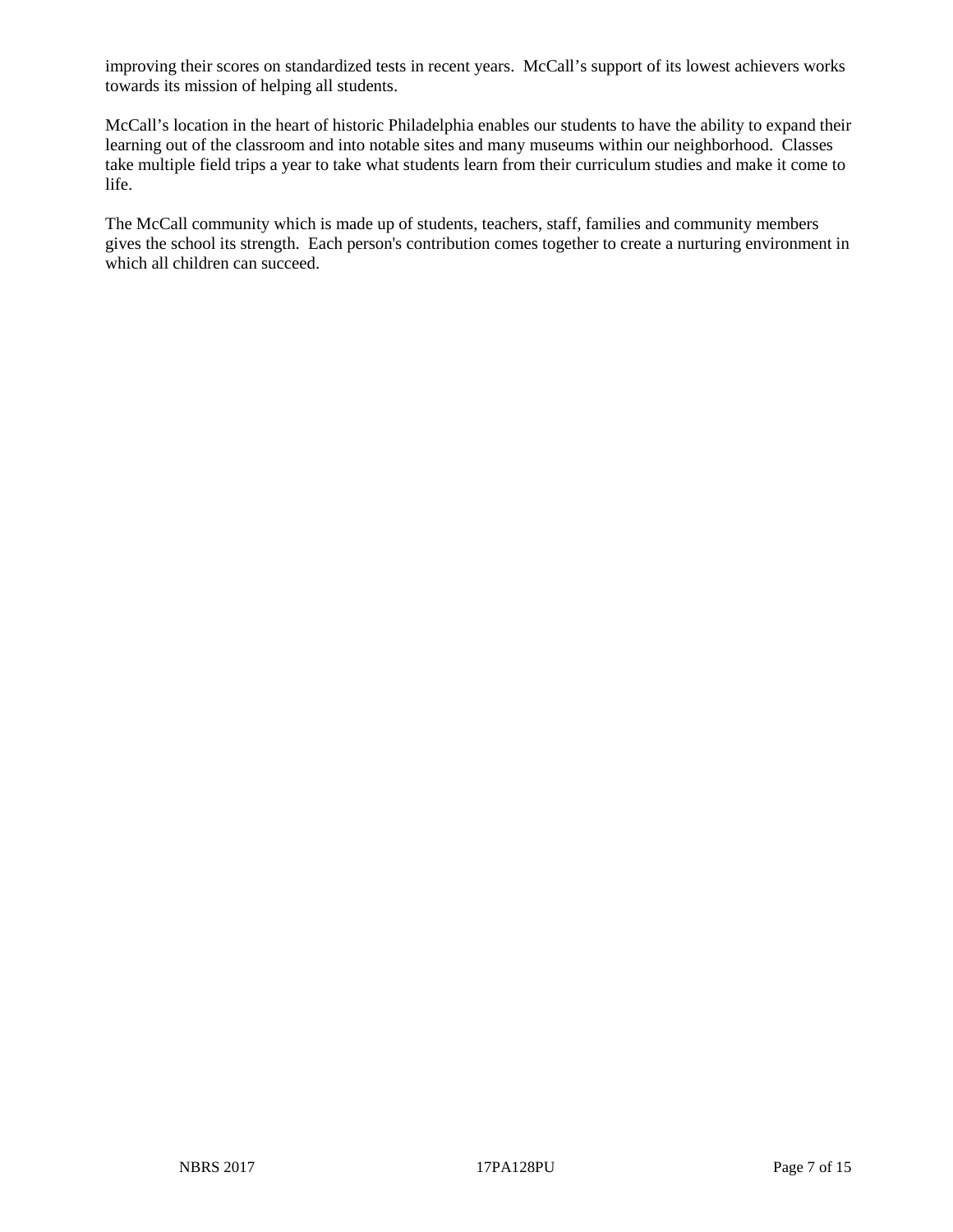# **1. Core Curriculum:**

McCall's rigorous curriculum is aligned to Common Core State Standards (CCSS). Students are encouraged to have a global perspective and real world scenarios and connections are a cornerstone of the curriculum. The integration of technology and development of 21st Century Skills is ingrained in every subject at McCall.

The research-based instructional strategies that McCall teachers use that have been instrumental in the success of the school include: cooperative learning, scaffolding and individualizing instruction, and reciprocal teaching/peer coaching. Two primary methodologies for instruction focus on inquiry/project based teaching and a hybrid/ blended learning rotational model. Each of these two methodologies for implementation of instructional strategies focus on their delivery within a technology rich classroom setting.

Every student in grades K-5 receives 120 minutes of literacy daily. In grades 6-8, block scheduling is used and students receive 75 minutes daily of literacy. Teachers practice a balanced literacy model and includes modeled, shared and guided reading, vocabulary study and writing. Explicit and direct vocabulary instruction is also important, especially for McCall's English Language Learners (ELL) students. Teachers use a variety of methods to present vocabulary to students, including using picture, videos and direct translation programs to make vocabulary attainable to all learners.

McCall focuses on using data to drive instruction during the guided reading period. Teachers keep detailed records of individual student progress and use an array of formal and informal assessments to plan their guided reading lessons. McCall takes care to use a variety of genres and texts from different cultural backgrounds to engage all learners and promote diversity. Modeled, shared, guided and independent writing are all essential to take a student through the writing process.

McCall's mathematics curriculum is aligned with the CCSS. Students in grades K-5 have 90 minutes of mathematics instruction a day and 75 minutes in grades 6-8. McCall teachers are trained to focus on individual student needs in mathematics. McCall teachers have a number of resources available, including Math Expressions, Big Ideas and Singapore Math that they may use to craft a mathematics curriculum that addresses the core standards and a variety of learning modalities. A core foundation of the mathematics program is an early focus on number sense and fact fluency. In eighth grade, students have the option to elect to take ninth grade algebra course for high school credit. Last year, McCall students had an 88% passing rate on the 9th grade Algebra Keystone Exam.

In mathematics, teachers follow an instructional plan that includes modeled, guided and independent instructions. Teachers use data from classroom assessments to direct instruction and to form small groups to address every learner. McCall teachers differentiate within the room by providing one on one support for students who are struggling, while allowing more advanced students to tackle complex problems or in independent study and testing of mathematical concepts.

The School District of Philadelphia has invested efforts to align eligible content and standards to the Next Generation Science Standards (NGSS). The initiative to update the science standards taught within The District and at McCall, allow for continued improvements to the differentiation of the science curriculum. Hands-on laboratory experience is integral to the nature of science and is included in every science program for every student. McCall has made the commitment to science programming by providing a supplement to the science curriculum taught by the classroom teachers with a weekly Science Lab course. Every student in K-8 cycles through one additional science lab period a week, in addition to the core instruction in science.

The Social Studies curriculum at McCall is supported by extensive use of informational texts as well as historical fiction. Students are taught to cite primary and secondary sources and to create annotations and bibliographies of sources. McCall takes care that teachers are presenting multiple perspectives on historical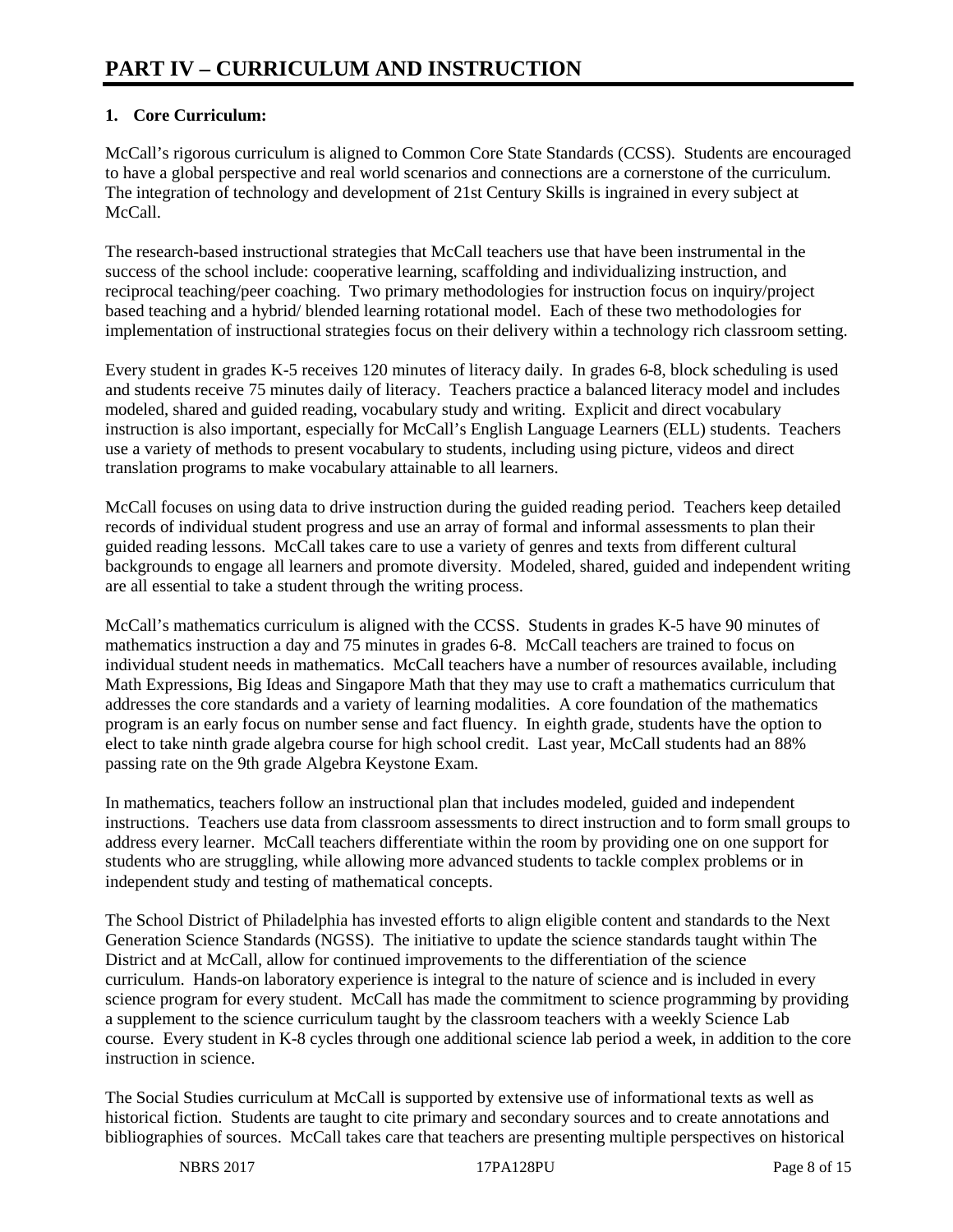events and that many different cultural groups experiences are addressed. Service learning and civic engagement is an essential component to the Social Studies curriculum. Beginning in third grade, students are facilitated in the creation and implementation of a year-long service learning project centered around a social issue. Students plan and engage in community service and reflect on the outcome of their initiative. McCall also participates in the annual National History Day competition. Many of our students have been awarded top honors for their creation of projects and their artful presentation of primary and secondary source information.

## **2. Other Curriculum Areas:**

The Visual Arts program at McCall supports the core curriculum in math and literacy. Every student has Visual Arts for 45 minutes a week in Grades K-5 and for 60 minutes a week in grades 6-8. Every art lesson has a language arts and mathematical component. Students present their artwork and analyze their art in writing. Measuring, symmetry and graphing are core math components that are consistently utilized in Art class. Teachers have common planning time across disciplines to plan together and ensure that the art curriculum bolsters what is being taught in the core classes. Students in Grades 4-6 also participate in an ongoing partnership with the Barnes museum.

Students receive music instruction once a week for 45 minutes in Grades K-5 and for 60 minutes a week in Grades 6-8. Students may also enroll in an hour of Instrumental Music lessons or Choir weekly. K-2 focuses on singing, movement and performing. In Grades 3-5, orchestral music, the use of instruments and note reading is the central focus of instruction. In Grades 6-8, musical history and theory is stressed. Lessons are supported by trips to local venues to view performances. McCall also has an ongoing partnership with the Arden Theater. Students in Grades 3-5 view a series of productions at the theater and teaching artists from the Arden present lessons to classrooms. McCall has an active Musical Theater program that puts on yearly productions. This helps build confidence, encourages team building and creates a sense of community, Teachers have a common collaboration period that is used to support the common core curriculum within the music classroom and encourage multi-disciplinary lessons. The Rock School ballet program is also utilized for 1st grade and 5th grade participates in the Koresh dance program.

Every student at McCall has Physical Education weekly for 45 minutes in Grades K-5 and 60 minutes in Grades 6-8. The Physical Education curriculum at McCall focuses on building a healthy individual and stresses the idea of being "fit for life." Grades K-1 focuses on social engagement. Grades 2-4 focuses on developing motor skills and teamwork. In Grades 5-8, the history of sports is stressed. Playworks is a program that McCall uses for all grades that encourages team building and socialized recess. Each class has a 45 minute Playworks time twice a month. Students have the opportunity to demonstrate leadership skills in Grades 3-5 by becoming a Playworks Junior Coach. McCall also has a monthly nutritional program in the classroom in Grades K-5 through the Eat Right Now! Program.

Spanish is offered to classes in grades K-5 once a week for 45 minutes. The instructional focus is on immersion during the class and on teaching students the culture and history of Hispanic people. Instruction centers on hands-on learning activities, games, and songs to make language accessible for younger students. DuoLingo is also used as an online component to support language acquisition. Italian is also offered to four middle school classes twice a week.

McCall has a fully functional Library, staffed by a certified librarian. Students visit the library once a week for a lesson related to either literature or research that is supported by the PA curriculum guidelines. The library also houses a WHYY Media Lab with 8 video cameras, assorted technical equipment and 15 computers. A WHYY media specialist comes several times a week to work with students on the creation of original film media. McCall also participates in Reading Olympics, a competitive reading program to bolster comprehension.

McCall incorporates technology throughout the learning experience. Students need to develop 21st Century technological skills and have access to well designed, blended/hybrid STEM learning experiences as part of their learning. Interactive Whiteboards in all classrooms, iPads are being implemented in Kindergarten through 2nd Grade, and one-to-one Chromebooks in grades 4-8 infuse and improve learning. McCall also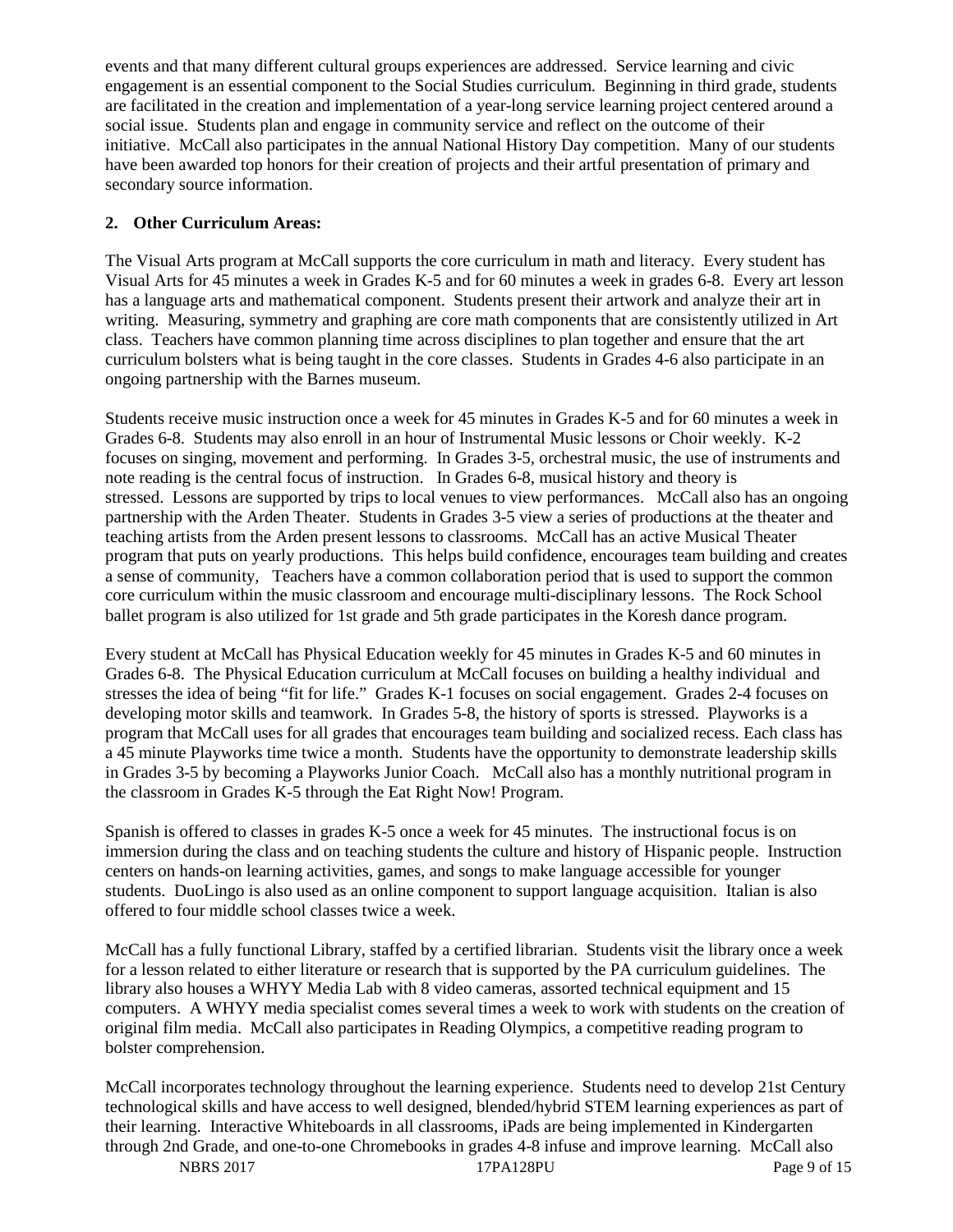has a state of the art technology lab with 33 computers that is accessible to all students and a media lab with video cameras and editing software.

Students in grades 6th through 8th have the ability to take home Chromebooks; extending the learning past the school day and offering computing to disadvantaged and underserved students and their families. Students have fully integrated the Google Apps for Education (GAFE) suite for much of their collaborative and individual work products. GAFE allows the students to work collaboratively with documents that automatically save and are stored in the cloud. This technology allows teachers to incorporate data driven and self-paced curriculum enhancements for students of various levels.

#### **3. Instructional Methods, Interventions, and Assessments:**

McCall works to address the individual learner and their own unique needs. Every student is nurtured through differentiated instruction and a system of supports that identifies and engages all students. High expectations are a hallmark and student achievement towards individualized goals is valued by staff. Our goal is to provide all students with the academic, technological, and social skills to needed to become productive and contributing members of our society.

Technology is utilized in every grade to reach every student. Teachers use SMART Notebook to present engaging lessons and differentiate instruction. In the early years, students have access to iPads to use on self directed programs, such as Redbird Math and Reading Eggs that presents individualized content. In grades 4-8, McCall has a 1 to 1 Chromebook matchup for students. Students are able to utilize Google classroom and the interactive gradebook, Jupiter Grades to increase their technological literacy and agency in the classroom.

Teachers at McCall begin specializing by content in fourth grade. Content specialization allows teachers to dig deep into their subject matter, provides for specialized professional development, and provides students with multiple perspectives. Teachers collaborate during biweekly grade group meetings to design instruction and work towards cohesive units that support comprehensive instructional goals. These meetings are also used to analyze small group and individual student data from formal/ informal assessments and standardized tests and provide scaffolding for students who are struggling. Teachers use data to drive instruction and planning time is used to analyze learning content and objectives and tailor how each child will make progress. Teachers across grade levels also cross plan quarterly to ensure cohesiveness in instruction across the grade levels. Classroom teachers also work in a team with Special Education and ESOL teachers. Teachers work together to flexibly plan for push in and pull out models depending on a student's needs. All of McCall's ESOL teachers are bilingual in Chinese to accommodate our ELLs and to provide a strong home-school connections by communicating with parents in their native language.

McCall has a system of universal screening tools that are given to every student to identify at-risk learners for MTSS (Multi-Tiered Student Support) interventions. In reading, students are assessed quarterly using Aimsweb and the Developmental Reading Assessment (DRA) in Grades K-4. In the upper grades students are assessed biannually using the Gates and DRA 2. Students are also assessed on a pre- and post uniform assessment for reading and math that are created by grade groups of teachers. In MTSS Tier One, Teachers create flexible groups of learners based on the results of the data to provide targeted instruction for each student. Teachers track group and individual data and collaborate about student progress on a biweekly basis. McCall also uses Adaptive Curriculum, Reading Eggs, Redbird Math, and ThinkCerca as Tier One instructional tools. These online programs present individualized lessons based on student needs that are determined by an initial screening. ELLs are also serviced by a bilingual ESOL teacher who presents explicit instruction in vocabulary and language acquisition.

Students in need of a research based interventions are placed in Tier Two MTSS. Students are placed in an intervention group whereby they receive Lexia, Corrective Reading, Corrective Math, Quick Reads or targeted small group instruction, from an Intervention Specialist teacher. Students in Tier Two have their results monitored on a weekly basis and teachers meet to discuss and plan for these students biweekly. Students who are in need of additional help are given a more extensive battery of assessments, such as the Woodcock and Key Math, to determine specifically what instruction is needed to remediate any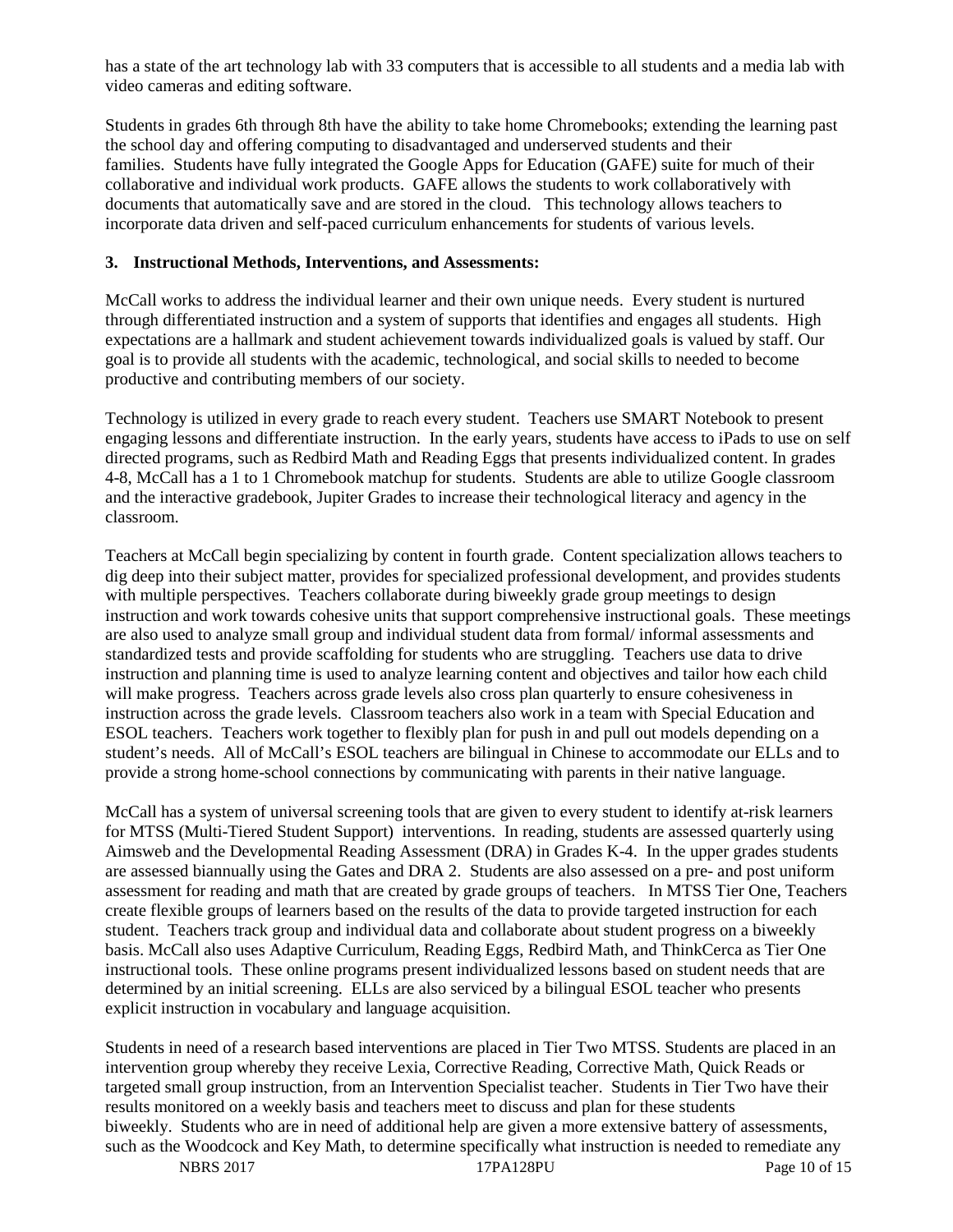learning gaps or deficits.

As McCall is a high performing school, great pains are taken to address students who are high achievers. Differentiation and self motivated learning is a hallmark of instruction. Students are encouraged to research topics that interest them and create authentic products of their learning for an audience. McCall hosts and attends a number of city-wide, grade level and school wide events that allow students to showcase their learning. In all grades, service learning is required. Students participate in school wide beautification projects, plan and care for the school garden, and facilitate a school-wide recycling program. Many classrooms also participate in Need in Deed, a student directed service learning program whereby students delve deep into a social issue and devise their own year-long project around one topic. In eighth grade, students may elect to take Algebra I for high school credit and the opportunity to participate in the ninth grade Keystone Exam.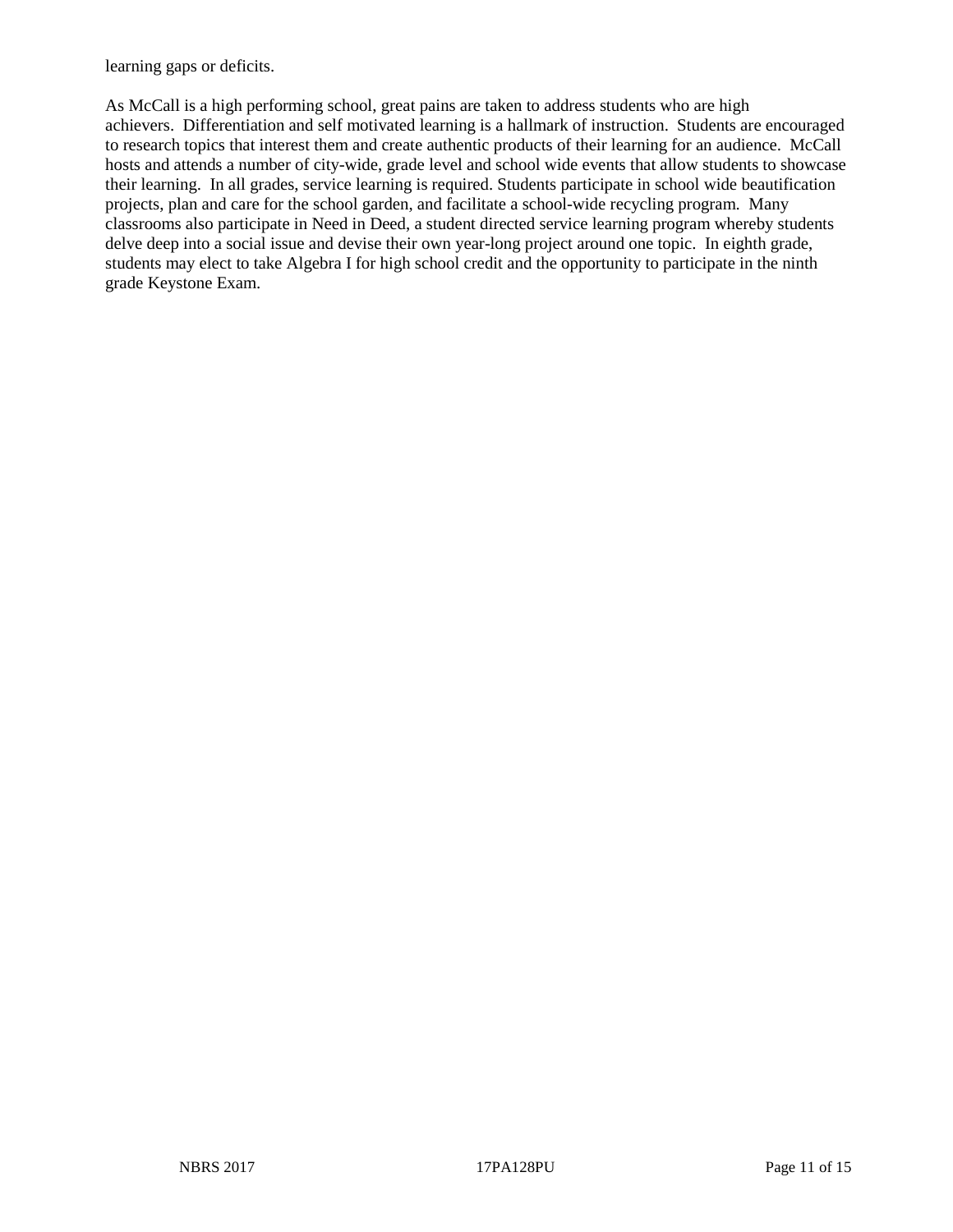## **1. School Climate/Culture:**

The culture of McCall is one of high academic and social expectations for students and lays the foundation for the development of lifelong learners who will lead, serve and achieve in their communities. Our staff takes seriously the responsibility of providing the best education possible to the students in their care. There is a collective expectation that all members of the McCall community have a responsibility to educate our children academically, socially and emotionally.

Our school has a safe, civil, healthy, and intellectually stimulating learning environment. Students feel respected and connected with the staff and are engaged in learning daily. Students believe that adults in the school care about them and will provide the support essential to their success. As we have a significant population of ELLs, teachers deliver linguistic and culturally relevant instruction in order to equip these students with the necessary skills to successfully engage in the classroom and through social interactions with their peers.

There is a high level of teamwork among teachers across all grades and with other staff. Everyone is involved and connected to each other, including parents and members of the community, to identify problems and work on solutions for the betterment of the school.

Each classroom teacher implements a system for recognizing positive behaviors and provides incentives to students who exhibit the behavioral expectations. In the middle school, grades 6-8, our teachers integrate the Ursa Major program into their weekly schedule. Ursa Major affords the students the opportunity to participate in a number of self-selected enrichment activities and clubs such as Yearbook, Art, Fitness, Morning News, Yoga, Sports, Green Recycling Team and Tutoring. Students ability to choose an elective helps them develop independence and nurture unique skill and talents which contributes to the overall positive climate of the school.

When you walk the halls of McCall, authentic student writing and projects are displayed and reflect the learning that occurs in our classrooms. Students and teachers also dedicate time to preparing our students to participate in a number of assemblies and events for Chinese New Year, Black History Month, Women's Career Day, Carver Science Fair, National History Day, etc.

## **2. Engaging Families and Community:**

The partnership between the McCall staff, families and community partners has been pivotal to the ongoing success of the school. Our Home and School Association (HSA) works closely with staff to enhance the educational experience. Its purpose is to promote communication between the school and parents in order to support student growth and to provide opportunities for families to participate. The HSA also supports the school financially with money earned through fundraisers throughout the year, with the biggest event being the annual Casino Night. The HSA also helps to plan and organize school events throughout the year such as monthly tours for parents, Back-to-School Night, Kindergarten Open House, Movie Nights for students and parents, Scholastic Book Fair, a school-wide skating party, and teacher appreciation and recognition events. Apart from HSA, McCall currently has 215 volunteers that assist our students and teachers in various ways such as chaperoning trips, tutoring in the classroom, helping teachers with material preparation, and serving as classroom parents. Volunteers can be seen daily in our hallways dedicating time to helping our children and teachers.

Parents also have the opportunity to attend monthly 'Coffee with the Principal' meetings where they can ask the principal questions and provide input on school-wide initiatives. Parents are also invited to the annual Back-to-School Night to learn about what their child will be doing during the school year and then each quarter can attend parent-teacher conferences. Professional development sessions are offered for parents throughout the year on various topics such as 'How to support your child on the PSSA, 'Homework Help', 'How to support literacy in the home', 'How to navigate the Jupiter gradebook system', etc.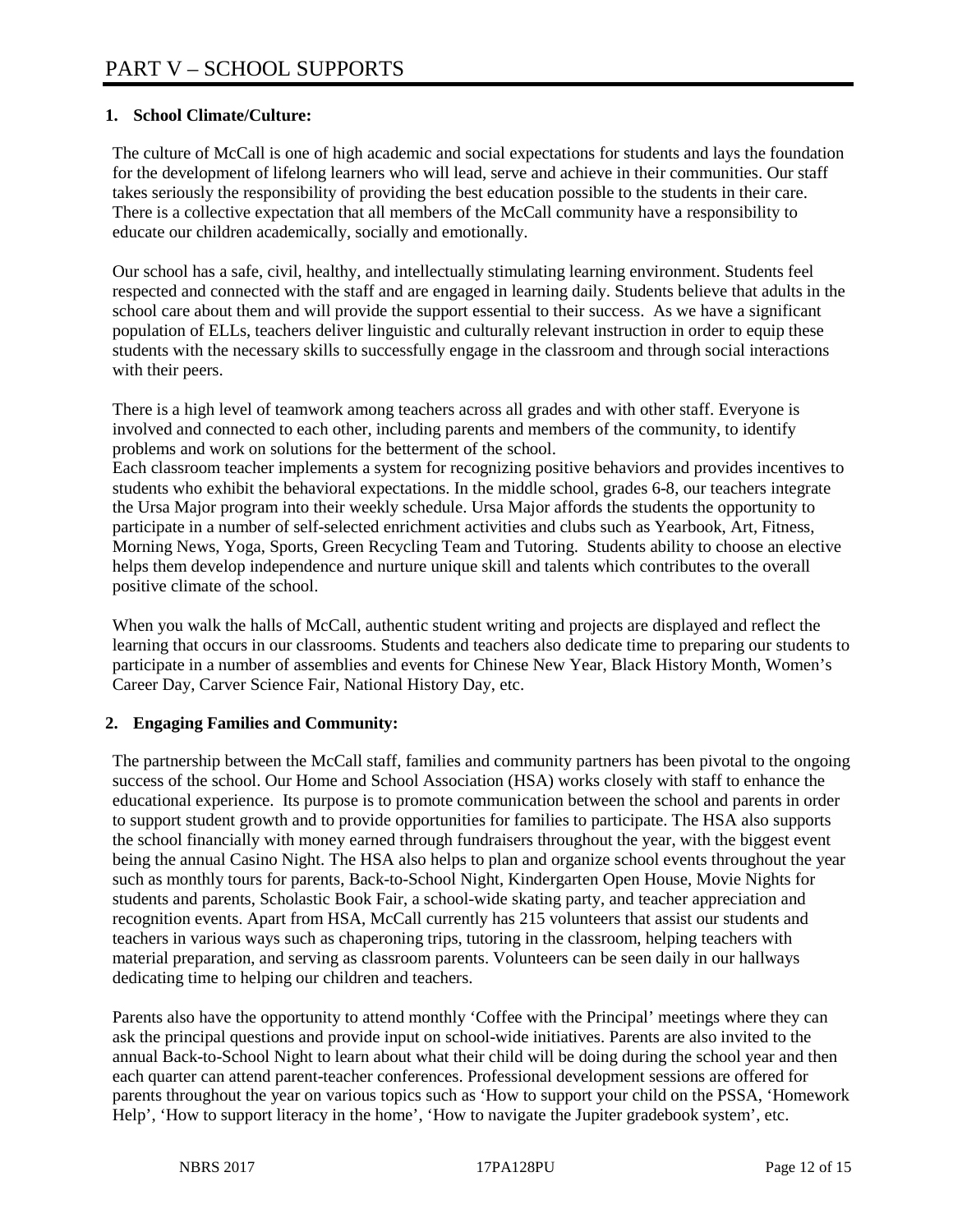Community partners have also been integral to the success of McCall. Recently, the Society Hill Civic Association made a donation of \$11,000 for the school to purchase a keyboarding lab for our music program. We offer placements for future educators from Temple University and Drexel University to provide practicum experience. Need in Deed supports service learning projects at McCall. The Federal Reserve offers our first and second grade classes instruction on financial literacy. The National Law Review Board and Retired and Senior Volunteer Program (RSVP) provides volunteer support to the school. The Goldenberg Group and Starr Garden both partner with McCall on projects such as neighborhood clean ups. McCall also maintains a relationship with the Arden Theater and Young Rembrandts that foster student engagement with the Arts. The NELSON Group also partnered with McCall to beautify the school and construct an outdoor classroom with the assistance of McCall staff and students.

## **3. Professional Development:**

At McCall, we believe it is critical for teachers to have ongoing professional development that keeps them abreast of the latest research, emerging technology tools for the classroom, new curriculum resources, and more. We have a vision for adult learning that is collaborative, continuous, embedded in daily practice and focused on student achievement. We strive to strengthen this culture that supports adult learning and affords each educator the opportunity to enrich his/her practice.

Professional development is offered each year to teachers prior to the start of the school year and is aligned to focus/need areas based on data from the previous school year. Content specific professional development is presented to teachers during half-day professional development days. Throughout the year, teachers are encouraged to engage in professional development opportunities that will be valuable to their growth as an educator. Some teachers conduct peer observations in a colleague's classroom either in our school or in others schools in the School District of Philadelphia. Teachers review data and share instructional strategies during grade group meetings every other week. Through this analysis of data, the teachers identify students who are in need of targeted instruction. Teachers then share best practices and develop action plans to increase student achievement through differentiated and targeted instruction.

Last year, McCall, along with Bache-Martin School, was awarded a collaboration grant through the Pennsylvania Department of Education in which the two schools are to engage in collaboration among teachers to share best practices. A number of McCall teachers also attend and/or present at the yearly 'Collaboration of Teachers' professional development (PD) days where they share innovative practices with other teachers in the School District of Philadelphia. McCall teachers also voluntarily attended an Early Literacy PD for one week this summer. This allowed McCall to receive shipments of materials and a Children's Literacy Initiative (CLI) coach to work one-on-one with teachers in honing their instructional skills in literacy.

We urge teachers to communicate to our School Based Teacher Leader (SBTL) if there is training needed on a certain topic. The SBTL coordinates professional development sessions for the school and taps into the wealth of talent and expertise among our staff to organize and facilitate relevant training, including differentiation of instruction, motivating and interactive lessons, interdisciplinary collaboration, using interventions effectively, and utilizing technology to improve instruction.

As teachers participate regularly in professional development opportunities, it has inspired a high degree of engagement that has lead to more productive professional learning and in turn, has contributed to a more positive and effective learning environment for students.

#### **4. School Leadership:**

The leadership at McCall believes that it is critical to have a shared vision that motivates the school community to collaboratively work towards achieving the established goals. In order to be successful, school leadership teams must develop trust with all members of the school community and to motivate each individual to perform to his/her maximum potential. It is critical that the principal create a positive, supportive and safe learning environment for all students and staff. Our leadership promotes a respect for the culture diversity of the students, families, and community.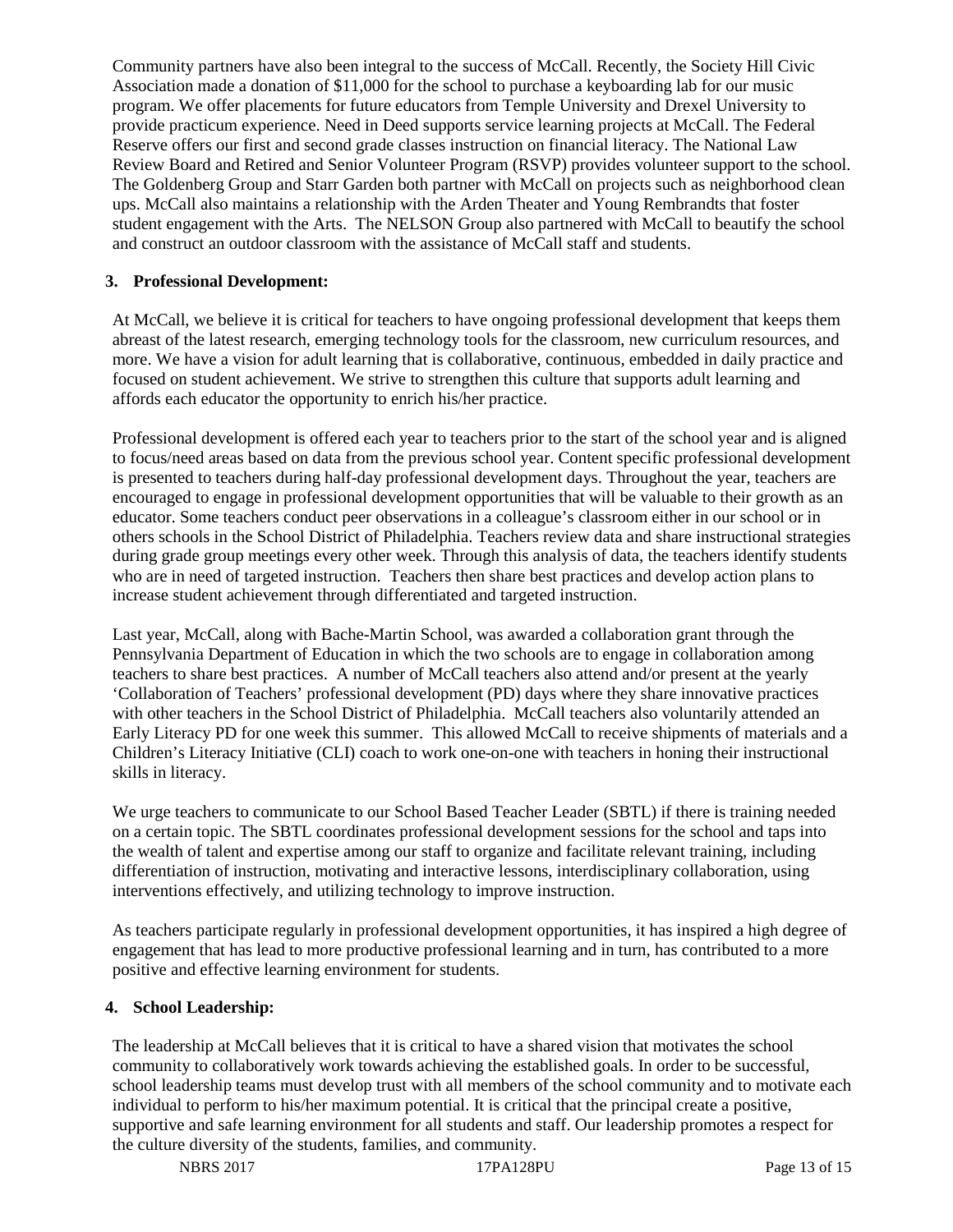Effective leaders understand that school leadership cannot be done in isolation and it is crucial to listen to multiple perspectives, distribute responsibility and develop leadership capacity throughout the building. At McCall, our leadership team consists of the principal, school based teacher leader, the dean, counselor, special education liaison, nurse and two classroom teachers. As a team, we are determined to provide each and every one of our students and staff with the resources and conditions that they need to be successful.

We also focus on nurturing a high quality instructional program and school culture conducive to learning and professional growth. The principal serves as an instructional leader who takes responsibility for guiding the school to better teaching and learning through a combination of high expectations and support. By affording teachers the opportunity to collaborate during grade group meetings and to plan together during common planning times, they are able to engage in open dialogue about best practices and how to support struggling learners. There is a wealth of knowledge among our staff and one of the most valuable resources to which our teachers have consistent access.

McCall's Home and School Association consists of parents, community members, teachers, and the principal and advises the principal and school leadership team on recommendations for school improvement, analyzes student performance data and how the budget is allocated to support the various needs and priorities of the school.